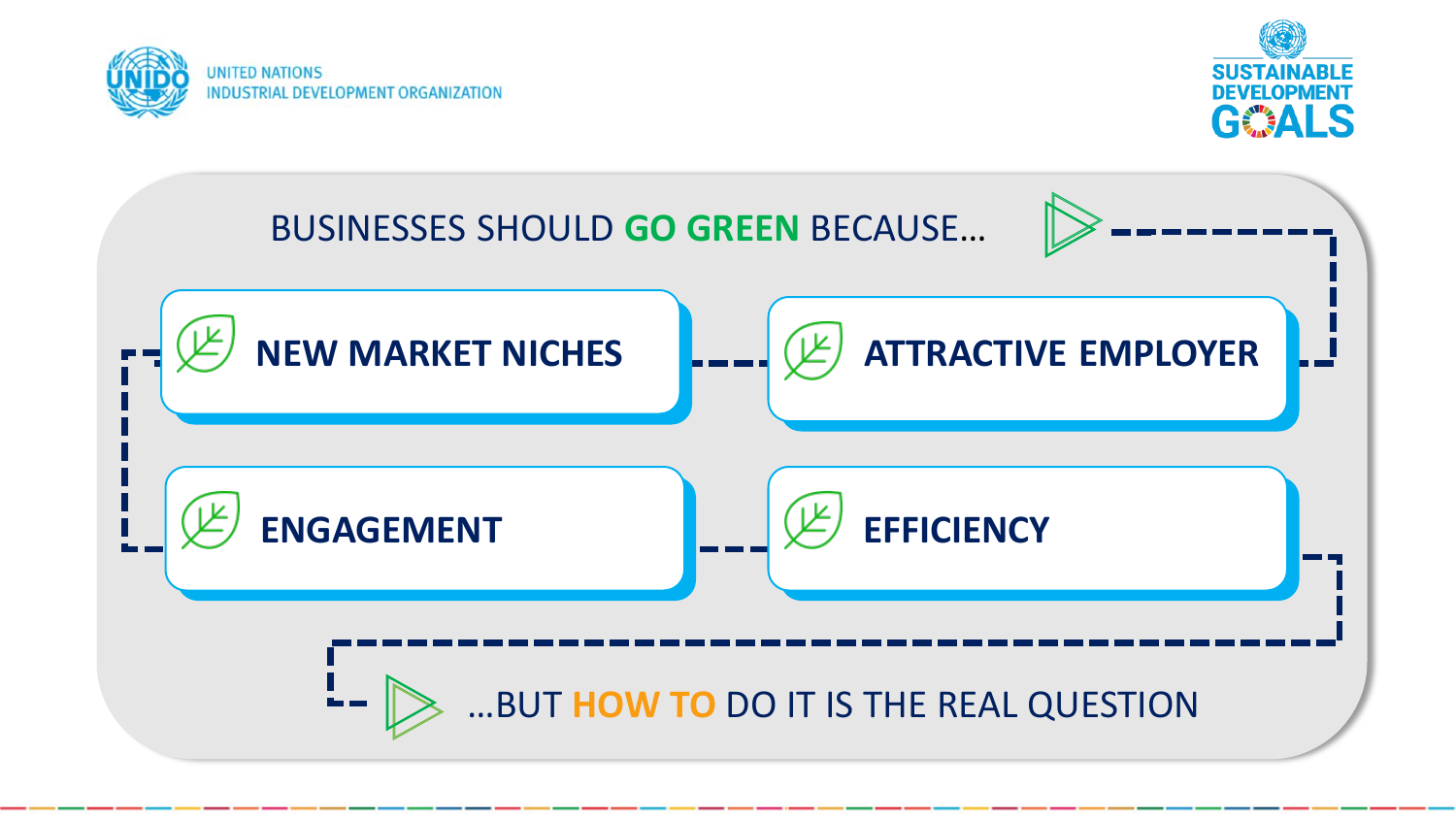



**…SO WE ASKED THE PRIVATE SECTOR AT THE LKDF FORUM 2020**



#### **EDUCATION IS AN INVESTMENT, NOT A COST**

- **Embed green skills** in all products, services & teaching  $\mathbb{Z}$ material to meet sustainability targets
- **Artificial Intelligence and Blockchain training** for a faster  $\mathscr{B}$ transition
- **Increase technical training** to deploy green technologies  $\mathbb{Z}$

### **THINK GLOBAL, ACT LOCAL**

- **Collaboration:** skill mismatch assessment and reduction,  $\mathbb{Z}$ transparency improvement, results upscale & measurement
- $\mathscr{L}$ **Enact behavioral change** to think and act green
- $(E)$ **Global standards** to facilitate mobility

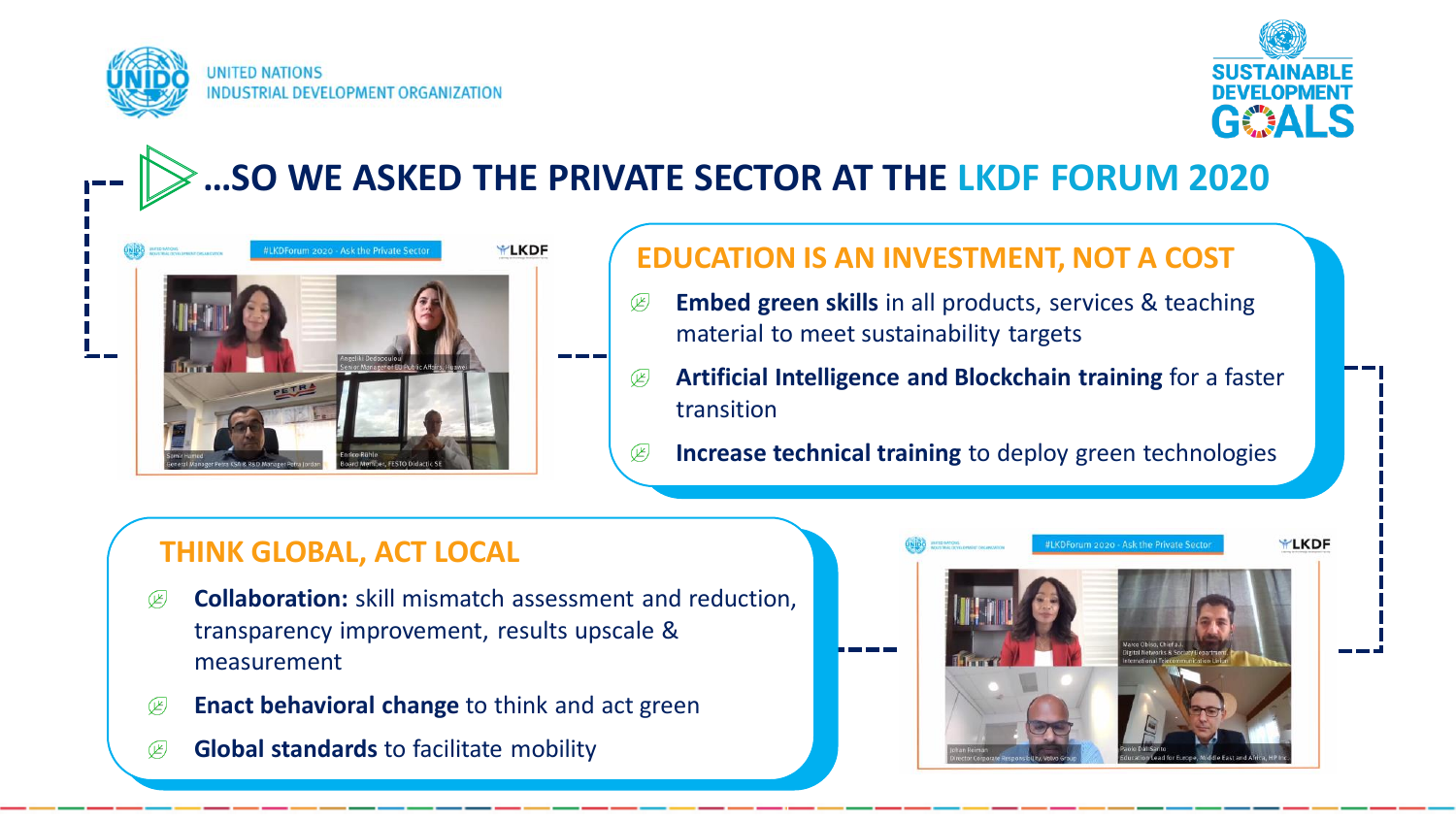



# **DID YOU KNOW THAT…**



in 2016, OECD countries had reduced productivity by 6% due to **skills mismatch, with global GDP going down by \$5 trillion in 2017?** (OECD, 2017)



or that the **COVID-19** related labor market shock is likely to worsen the scenario, with productivity losses going up by 11%? (BCG, 2020)



and so that **demand-oriented industrial skills** need to be urgently developed? (LKDF, 2020)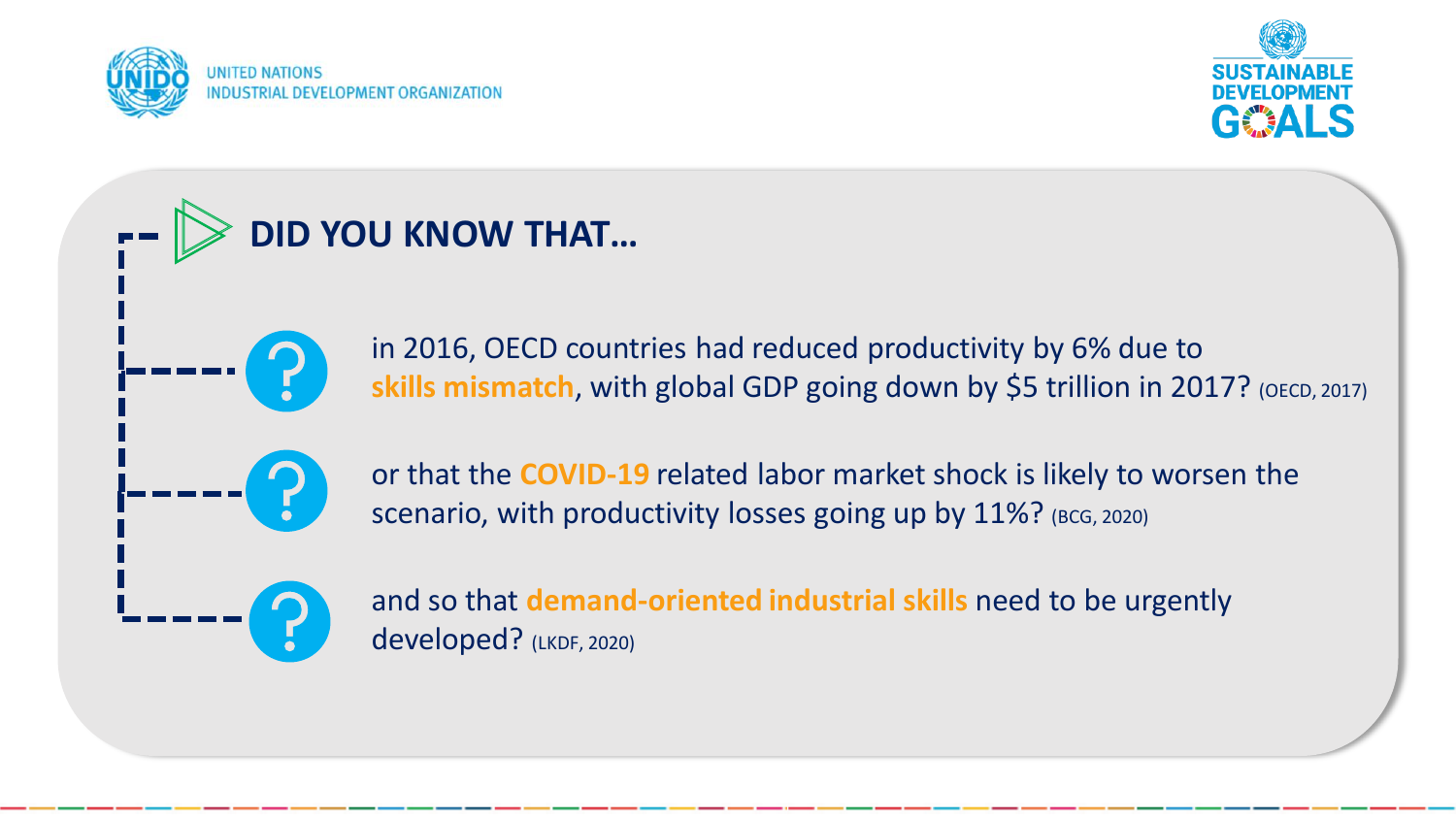







"The transition to energy sustainability and a circular economy may create 100 million jobs, but nearly **80 million jobs may also be lost if reskilling and upskilling is not embraced** to help workers to transition to new jobs."

**Sangheon Lee, ILO**



"It is very clear that **there is a return on investment when it comes to providing reskilling and upskilling support**…Governments have a chance to provide skilling incentives, and this is where the public-private collaboration…comes in."

#### **Saadia Zahidi, World Economic Forum**

"More than 1 in 5 young people globally are neither in employment nor in education and training...**UNIDO**…drawing on the Public-Private Development Partnership model, **will develop green industrial skills and encourage investments in training and lifelong learning**."



**LI Yong, UNIDO**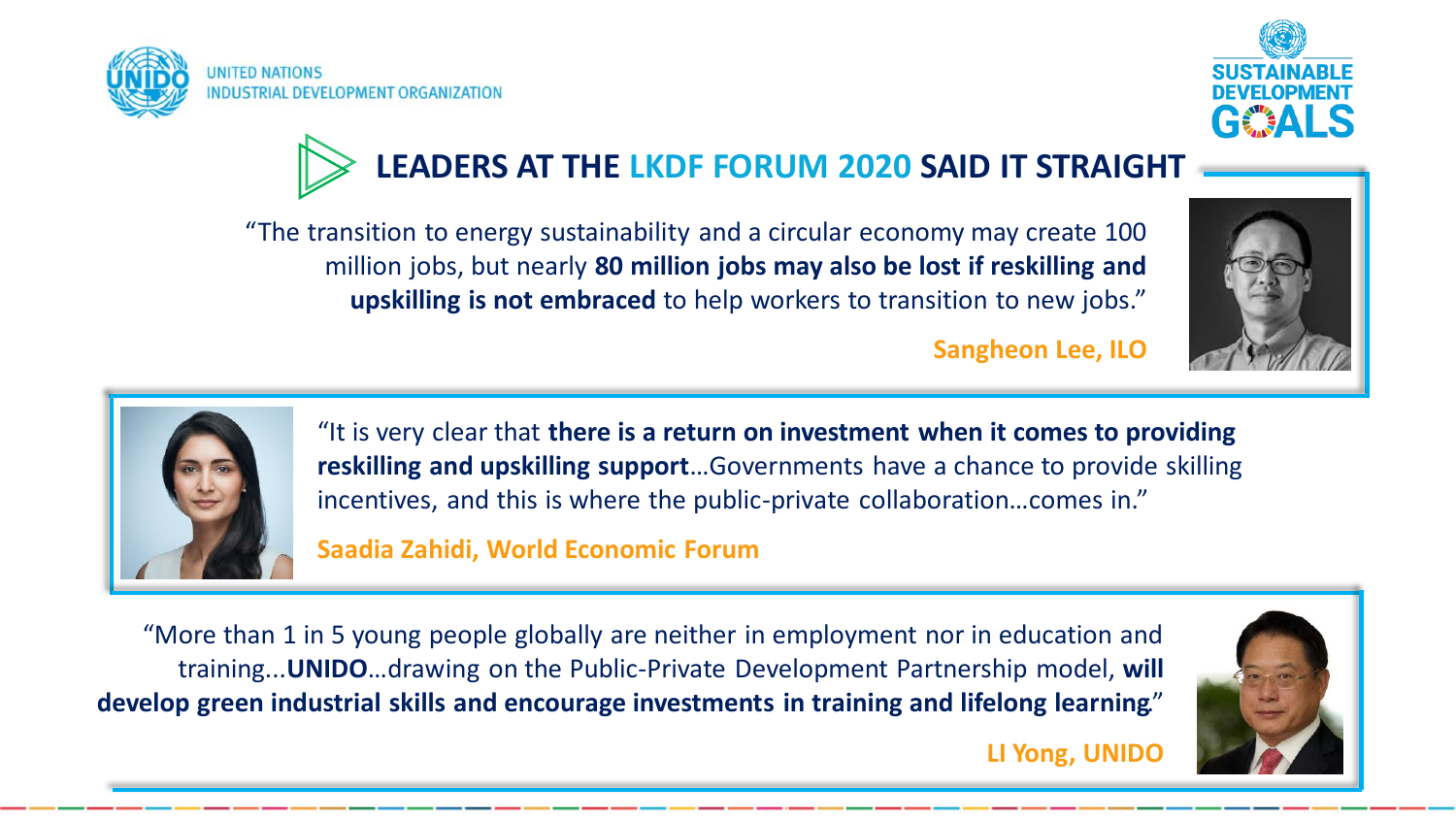





**…WE OFFER A PARTNERSHIP BUSINESS MODEL**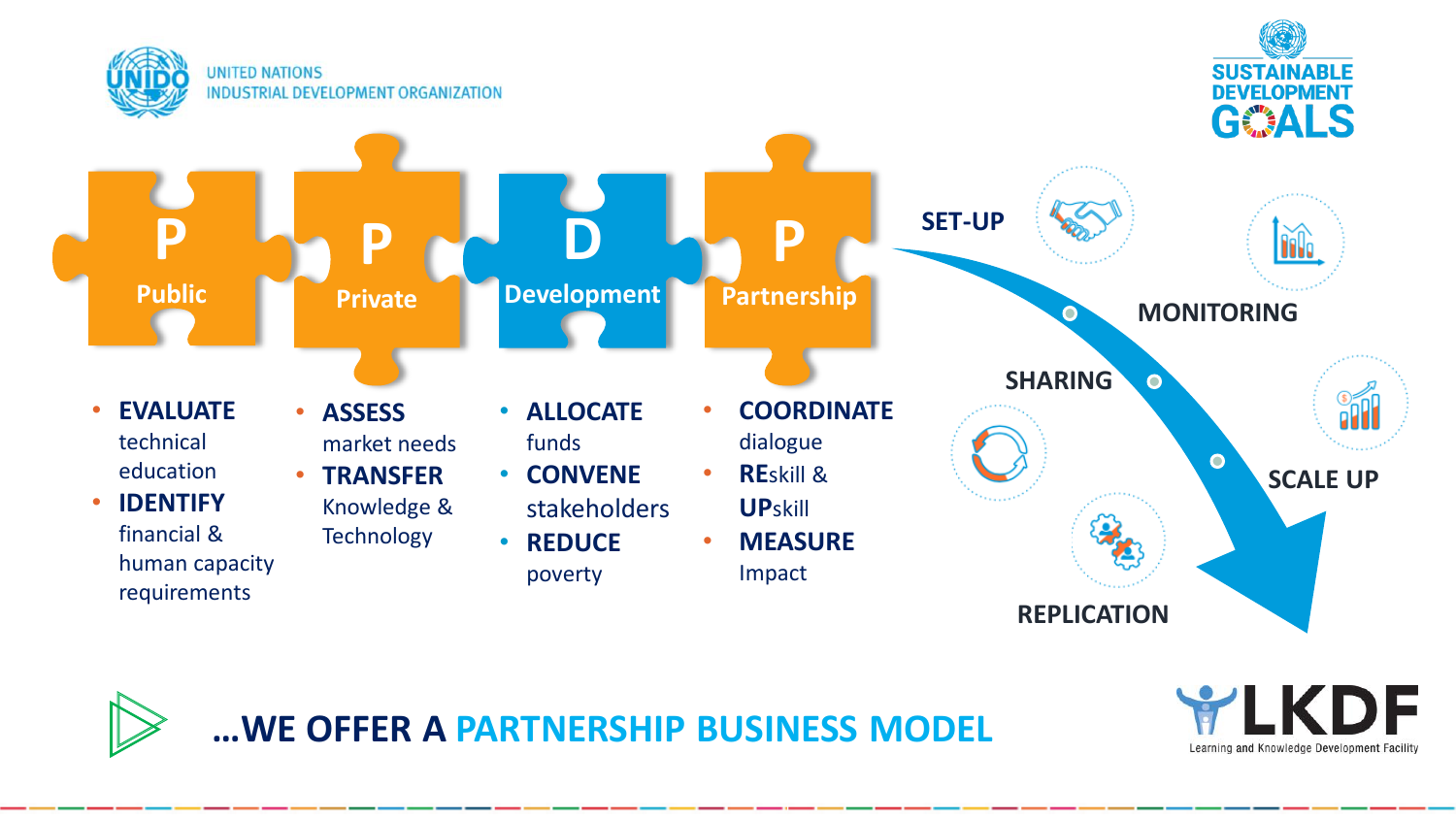



# **SADC FOREST FOR GREEN EMPLOYMENT**

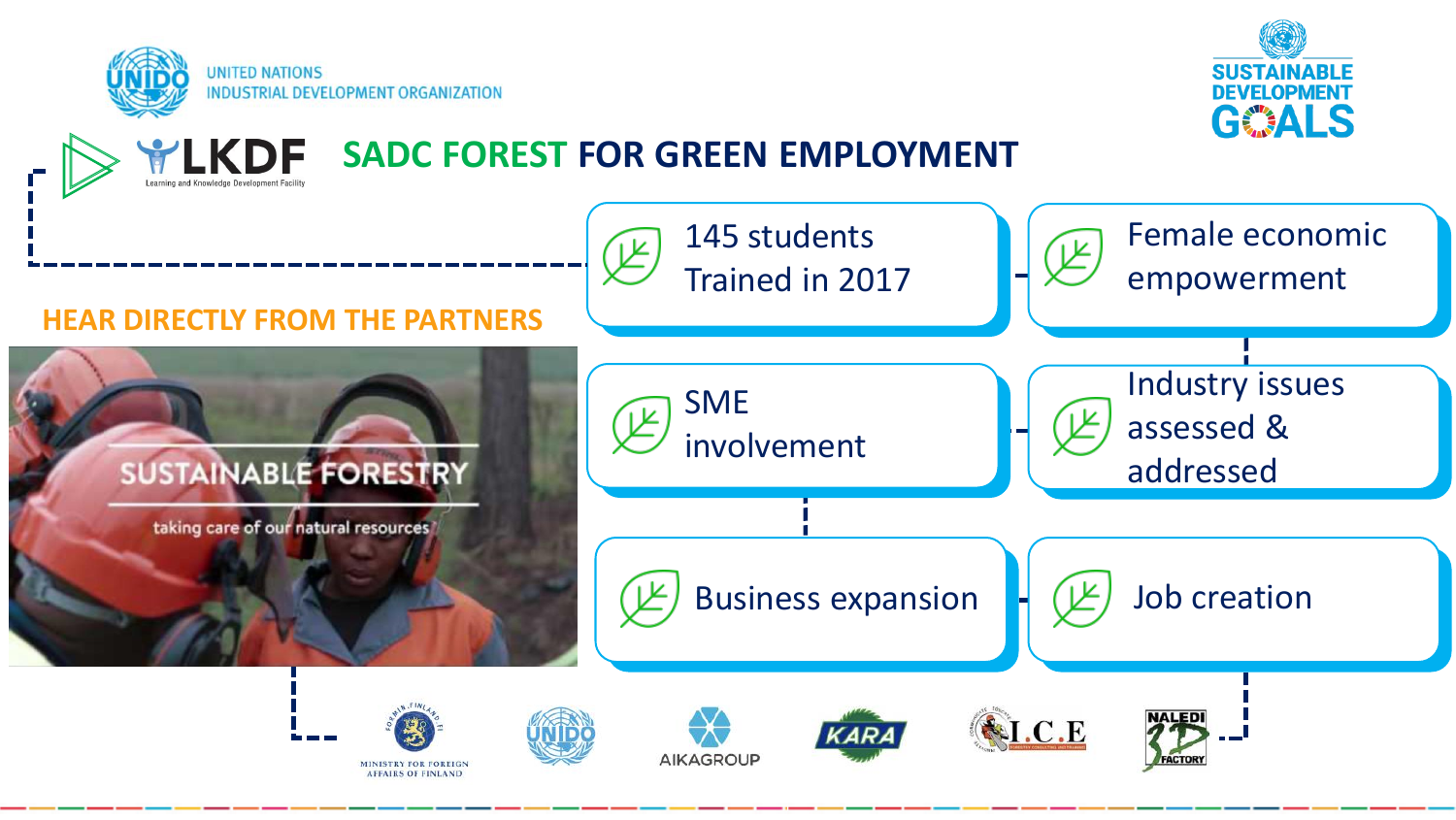



## **…WE PROPOSE 6 GUIDELINES**

- **Policy coherence** between green skills  $(E)$ development programs and other policy goals through a systematic process of stakeholder consultations
- **Solid empirical base** for green jobs and green skills  $(\n\mathbb{E})$
- **Systematic mechanisms** for green skills forecasting  $(E)$
- $\mathbb{Z}$ **Coordination** of goals and interventions across sectors and stakeholders
- Increasing **awareness** on sustainability issues  $(E)$ related to production and consumption of goods
- **M&E** of inputs & outcomes  $\mathscr{F}$

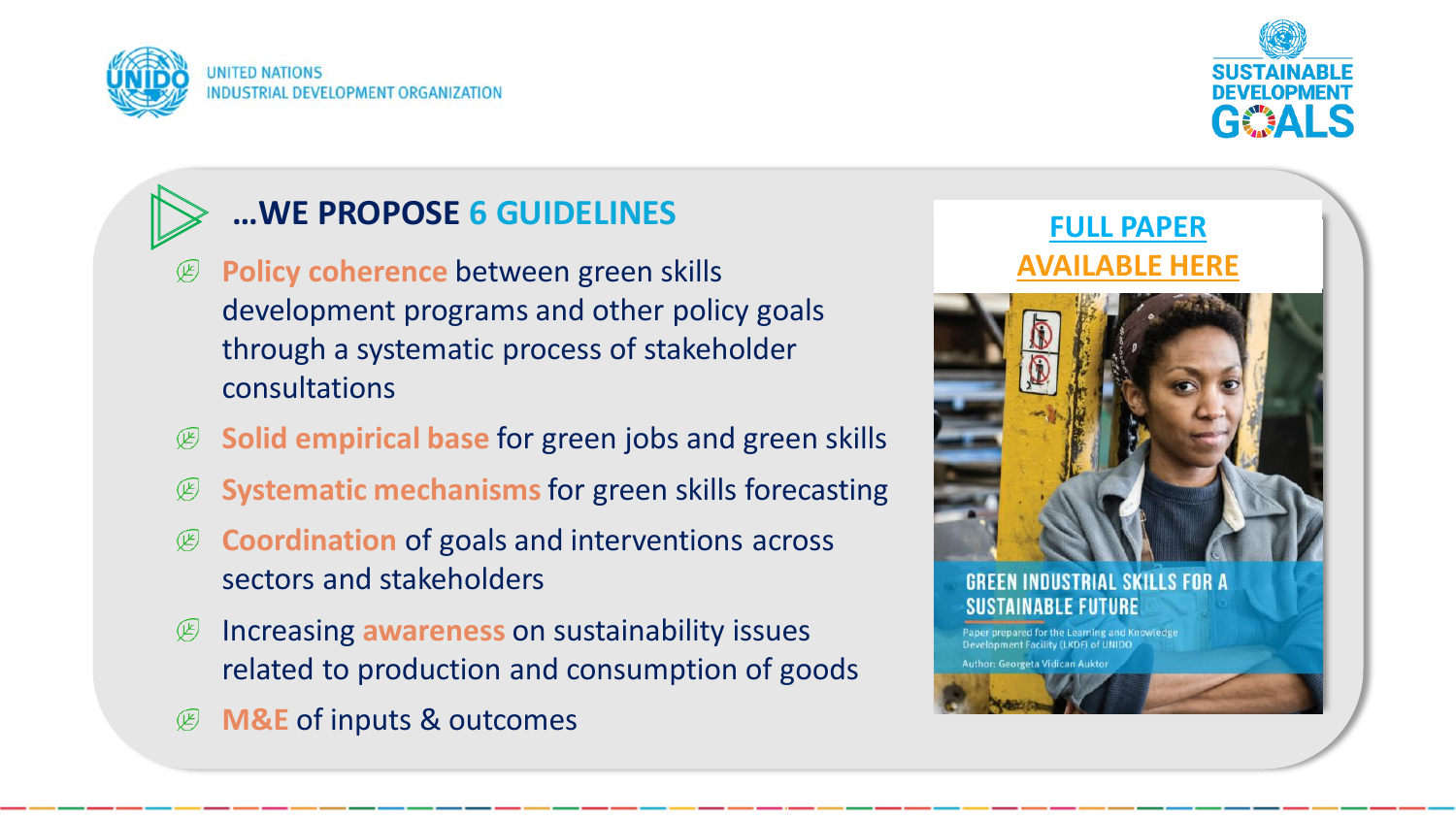



#### **CO-CREATION INNOVATIVE COOPERATION FOR DEMAND-ORIENTED INDUSTRIAL TRAINING**

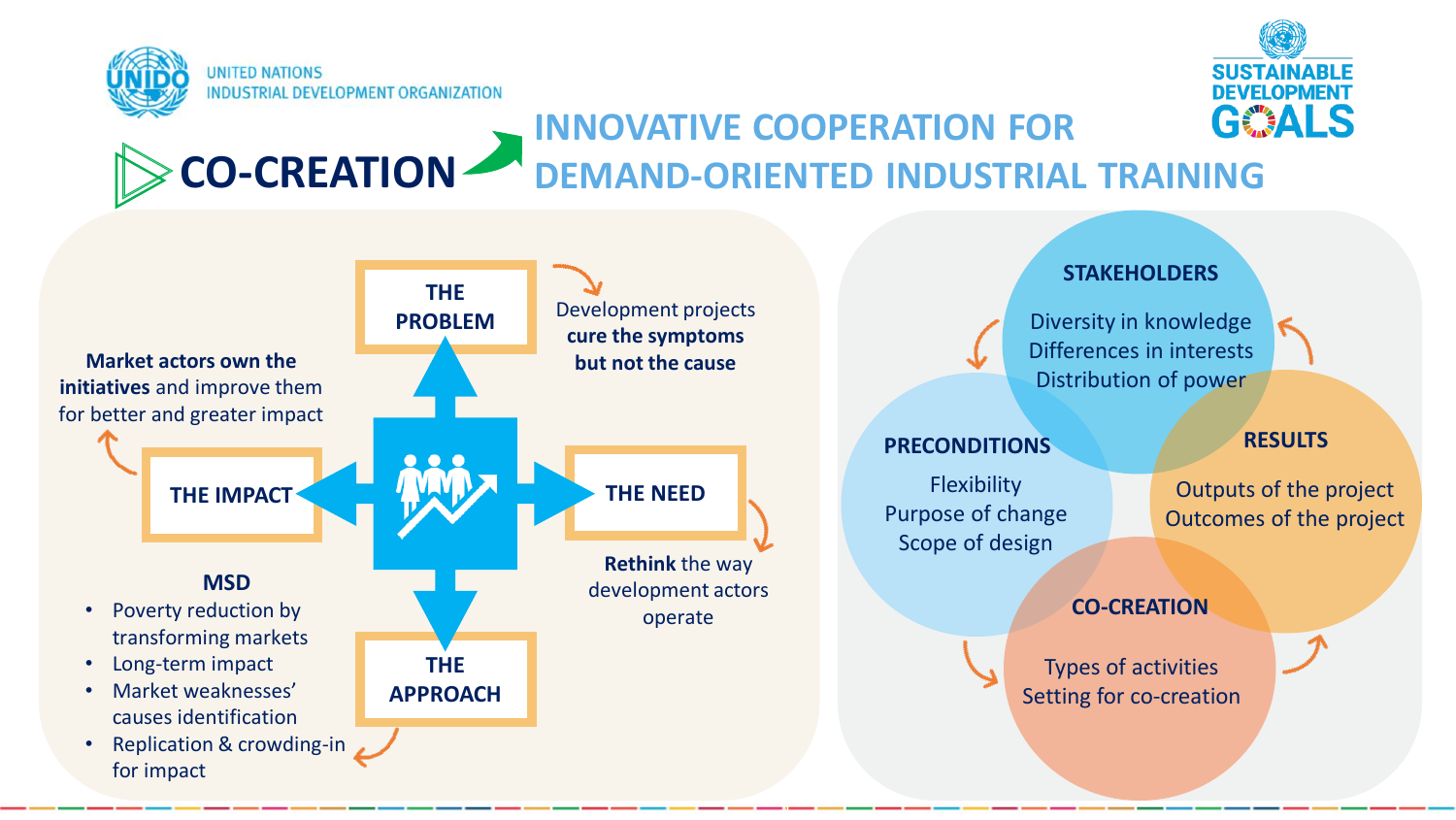





## **WHAT EXPERTS AT THE LKDF FORUM 2020 SUGGESTED**

**EU Green Deal and Climate Diplomacy, Shada Islam** explains that living in a multilateral world, with a green global agenda, means that **governments and businesses need to partner** to support developing countries' growth through evidence-based actions.

> **SIBs and Climate Bonds, Richard Johnson & Zach Levy** explain that social investors are interested in **S-ROI** and they will only invest in tangible outcomes. The **market is hot for green business and technology** and now it's the time to convert and attract **investments to skill, reskill, upskill** workforces and not only recover better but stay competitive.